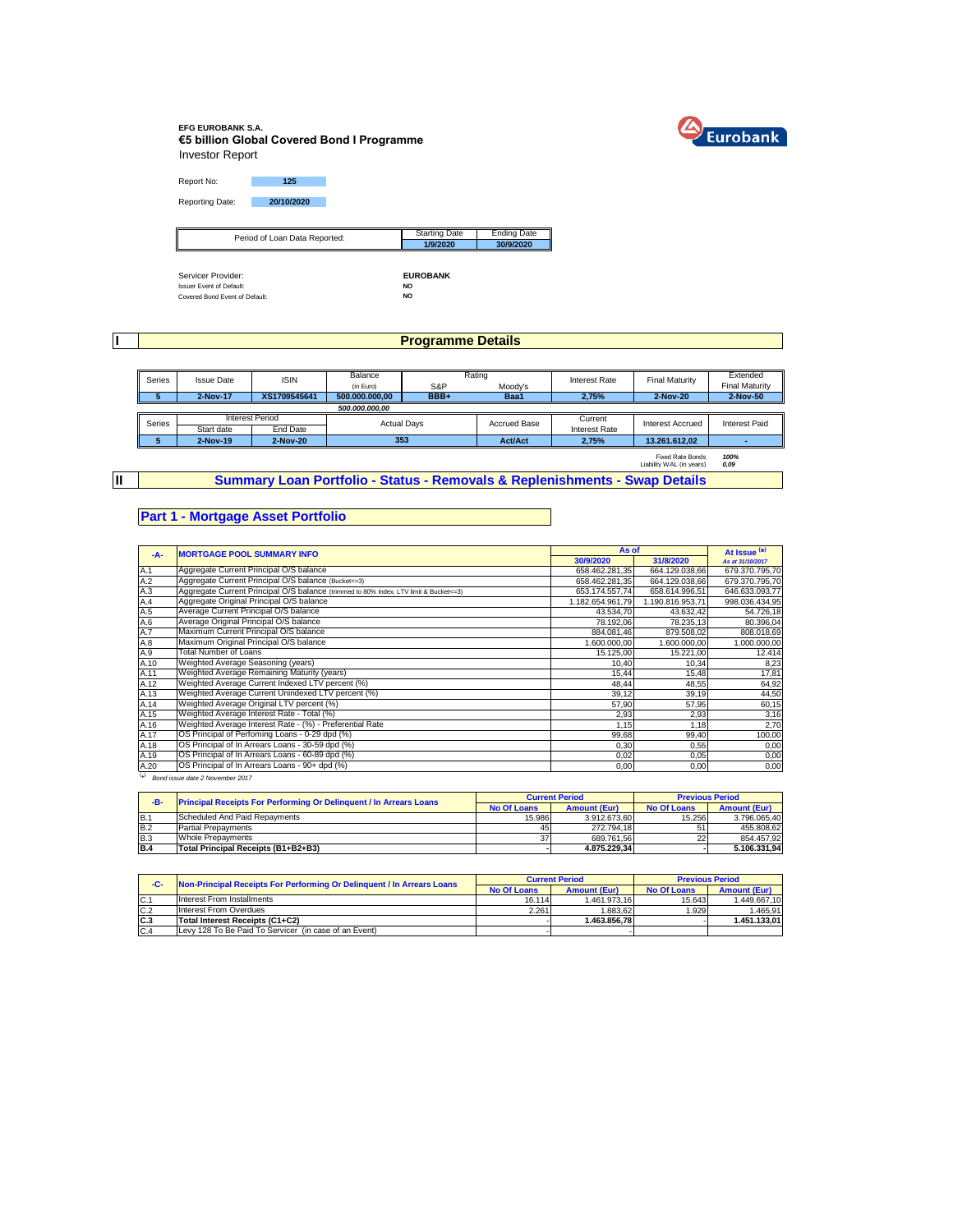# **Part 2 - Portfolio Status**

| -A- | <b>Portfolio Status</b>                       |                    | As of 30/9/2020     | <b>As at Previous Period</b> |                     |
|-----|-----------------------------------------------|--------------------|---------------------|------------------------------|---------------------|
|     |                                               | <b>No Of Loans</b> | <b>Amount (Eur)</b> | <b>No Of Loans</b>           | <b>Amount (Eur)</b> |
| A.1 | Performing Loans                              | 15.062             | 656.363.011.22      | 15.110                       | 660.135.881.67      |
| A.2 | Delinguent/In Arrears Loans 30 Day To 89 Days | 63                 | 2.099.270.13        |                              | 3.993.156.99        |
| A.3 | Totals (A1+ A2)                               | 15.125             | 658.462.281.35      | 15.221                       | 664.129.038.66      |
| A.4 | In Arrears Loans 90 Days To 360 Days          |                    | 0,00                |                              | 0,00                |
| A.5 | Denounced Loans                               |                    | 0,00                |                              | 0,00                |
| A.6 | Totals (A4+ A5)                               |                    | 0,00                |                              | 0,00                |

| -B-        | <b>Breakdown of In Arrears Loans Number Of Days Past Due</b> |    | As of 30/9/2020     | <b>As at Previous Period</b> |                     |  |
|------------|--------------------------------------------------------------|----|---------------------|------------------------------|---------------------|--|
|            |                                                              |    | <b>Amount (Eur)</b> | <b>No Of Loans</b>           | <b>Amount (Eur)</b> |  |
| B.1        | 30 Days < Installment $\leq$ 59 Days                         | 58 | 1.990.394.80        | 1001                         | 3.645.733.11        |  |
| <b>B.2</b> | $60$ Davs < Installment <= 89 Davs                           |    | 108.875.33          |                              | 347.423.88          |  |
| <b>B.3</b> | Total (B1+B2=A2)                                             | 63 | 2.099.270.13        | 111                          | 3.993.156.99        |  |
| <b>B.4</b> | 90 Days < Installment <= 119 Days                            |    | 0.00                |                              | 0.00                |  |
| <b>B.5</b> | 120 Days < Installment <= 360 Days                           |    | 0.00                |                              | 0.00                |  |
| <b>B.6</b> | Total (B4+B5=A4)                                             |    | 0.00                |                              | 0.00                |  |

## **Part 3 - Replenished Loans - Removed Loans**

| -A- | <b>Loan Amounts During The Period</b> | Replenishment<br>Loans | <b>Removed</b><br>Loans |
|-----|---------------------------------------|------------------------|-------------------------|
| A.1 | Total Outstanding Balance             | 0.00                   | 1.248.312.74            |
| A.2 | Number of Loans                       | $\Omega$               | 39                      |

| lш | <b>Statutory Tests</b>                                                                                                                                                                                                                                                                                               |                                                              | as of 30/9/2020 |  |
|----|----------------------------------------------------------------------------------------------------------------------------------------------------------------------------------------------------------------------------------------------------------------------------------------------------------------------|--------------------------------------------------------------|-----------------|--|
|    | <b>Outstanding Bonds Principal</b><br>Outstanding Accrued Interest on Bonds <sup>1</sup><br><b>Total Bonds Amount</b>                                                                                                                                                                                                | 500.000.000.00<br>12.547.814,21<br>512.547.814,21            |                 |  |
|    | Current Outstanding Balance of Loans                                                                                                                                                                                                                                                                                 | 658.462.281,35                                               |                 |  |
|    | A. Adjusted Outstanding Principal of Loans <sup>2</sup><br>B. Accrued Interest on Loans<br>C. Outstanding Principal & accrued Interest of Marketable Assets<br>D. Aggregate Amount standing to the Credit of Trans. Account - excl. Commingling Res.<br>Z. WAV CB maturity x OS principal amount x Neg. Carry Factor | 653.174.557,74<br>1.614.142.07<br>0,00<br>0,00<br>229.166.67 |                 |  |
|    | Nominal Value (A+B+C+D-Z)                                                                                                                                                                                                                                                                                            | 654.559.533.14                                               |                 |  |
|    | Bonds / Nominal Value Assets Percentage                                                                                                                                                                                                                                                                              | 640.684.767,76                                               |                 |  |
|    | <b>Nominal Value Test Result</b>                                                                                                                                                                                                                                                                                     |                                                              | Pass            |  |
|    | <b>Net Present Value Test</b>                                                                                                                                                                                                                                                                                        |                                                              | Pass            |  |
|    | Net Present Value<br>Net Present Value of Liabilities                                                                                                                                                                                                                                                                | 827.352.986.29<br>514.014.068.46                             |                 |  |
|    | Parallel shift +200bps of current interest rate curve<br>Net Present Value<br>Net Present Value of Liabilities                                                                                                                                                                                                       | 810.268.404,29<br>513.090.171,32                             | Pass            |  |
|    | Parallel shift -200bps of current interest rate curve<br>Net Present Value<br>Net Present Value of Liabilities                                                                                                                                                                                                       | 853.964.437.85<br>514.958.438.21                             | Pass            |  |
|    | <b>Interest Rate Coverage Test</b>                                                                                                                                                                                                                                                                                   |                                                              | Pass            |  |
|    | Interest expected to be received in respect of assets comprised in the Cover Pool during the 1st year<br>Interest due on all series of covered bonds during 1st year                                                                                                                                                 | 16.418.222,62<br>13.750.000.00                               |                 |  |
|    | <b>Parameters</b>                                                                                                                                                                                                                                                                                                    |                                                              |                 |  |
|    | LTV Cap<br>Asset Percentage BoG                                                                                                                                                                                                                                                                                      | 80.00%<br>95.00%                                             |                 |  |
|    | Asset Percentage <sup>3</sup><br>Negative carry Margin                                                                                                                                                                                                                                                               | 80.00%<br>0.50%                                              |                 |  |
|    | Reserve Ledger <sup>4</sup><br>Opening Balance<br>Required Reserve Amount                                                                                                                                                                                                                                            | 13.750.000.00<br>13.750.000,00                               |                 |  |
|    | Amount credited to the account to bring balance to Required Amount<br>Available (Outstanding) Reserve Amount                                                                                                                                                                                                         | 0.00<br>13.750.000.00                                        |                 |  |

<sup>1</sup> Outstanding Accrued Interest on Bonds as at end date of data reporting period<br><sup>2</sup> The adjusted Outstanding Principal of Loans is the current Principle Balance adjusted to a maximum of the LTV cap of the indexed propert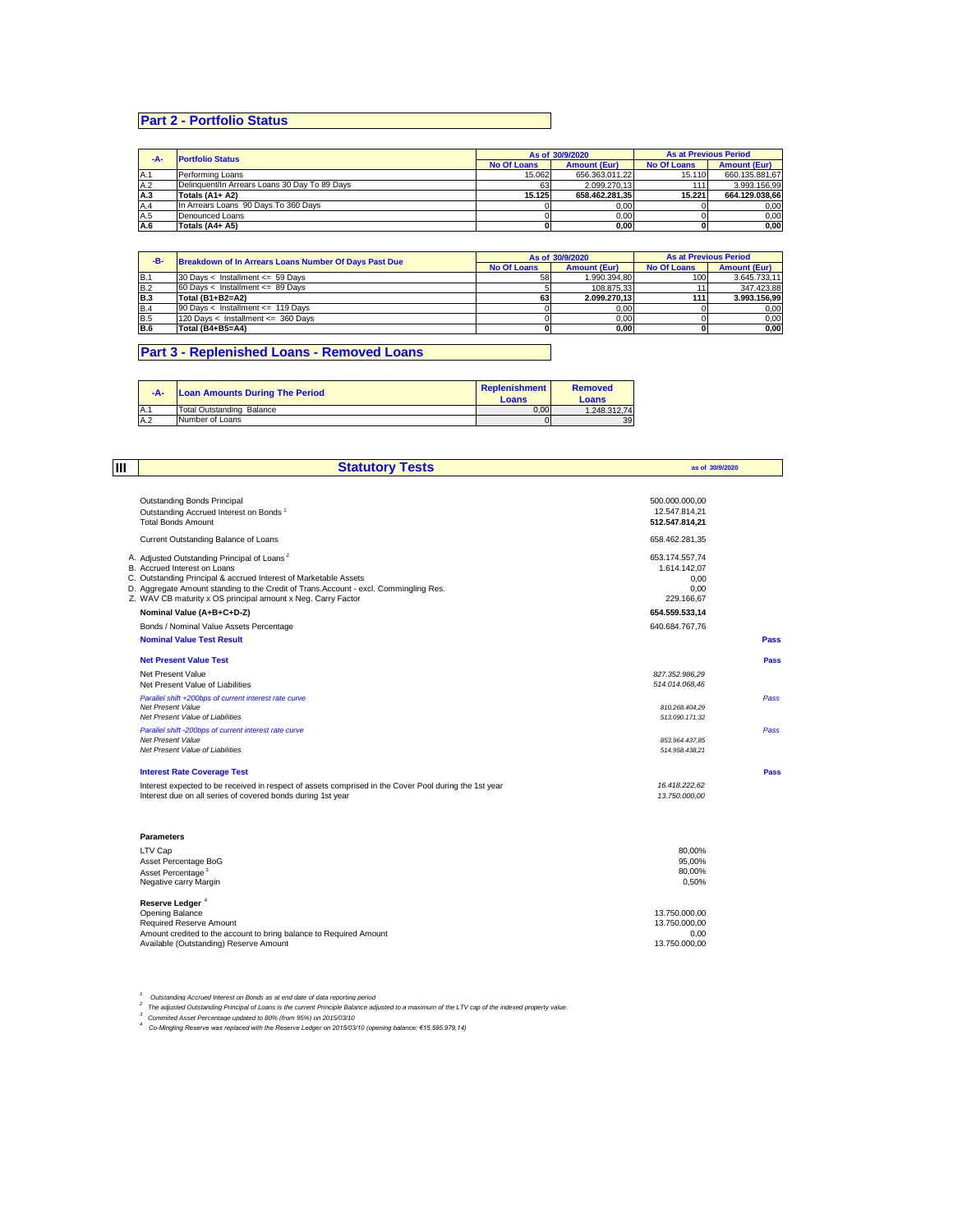**IV**

**Portfolio Stratifications**

| <b>Portfolio Stratifications</b>                    |                |                  |                                 |                   |  |  |
|-----------------------------------------------------|----------------|------------------|---------------------------------|-------------------|--|--|
| <b>ORIGINAL LOAN AMOUNT</b>                         |                |                  |                                 |                   |  |  |
|                                                     | Num of loans   | % of loans       | <b>Disbursed Amount</b>         | % of Disbursed    |  |  |
| $0 - 37.500$                                        | 2.116          | 13,99%           | 60.824.723,98                   | 5,14%             |  |  |
| 37.501 - 75.000                                     | 6.961          | 46.02%           | 391.205.336,42                  | 33.08%            |  |  |
| 75.001 - 100.000                                    | 3.054          | 20,19%           | 272.418.706,39                  | 23,03%            |  |  |
| 100.001 - 150.000                                   | 2.147          | 14,20%           | 266.147.656,29                  | 22,50%            |  |  |
| 150.001 - 250.000                                   | 689            | 4,56%            | 130.218.821,11                  | 11,01%            |  |  |
| 250.001 - 500.000<br>$500.001 +$                    | 138<br>20      | 0,91%            | 45.937.452,30<br>15.902.265,30  | 3,88%<br>1,34%    |  |  |
| <b>Grand Total</b>                                  | 15.125         | 0,13%<br>100,00% | 1.182.654.961,79                | 100,00%           |  |  |
|                                                     |                |                  |                                 |                   |  |  |
| <b>OUTSTANDING LOAN AMOUNT</b>                      |                |                  |                                 |                   |  |  |
|                                                     | Num of Loans   | % of loans       | OS_Principal                    | % of OS_Principal |  |  |
| $0 - 37.500$                                        | 8.288          | 54,80%           | 170.929.435,96                  | 25,96%            |  |  |
| 37.501 - 75.000                                     | 4.767          | 31,52%           | 248.898.990,93                  | 37.80%            |  |  |
| 75.001 - 100.000                                    | 1.077          | 7,12%            | 92.241.108,61                   | 14,01%            |  |  |
| 100.001 - 150.000<br>150.001 - 250.000              | 714<br>225     | 4,72%<br>1,49%   | 84.759.066,36<br>41.561.920,20  | 12,87%<br>6,31%   |  |  |
| 250.001 - 500.000                                   | 45             | 0,30%            | 14.100.416,63                   | 2,14%             |  |  |
| $500.001 +$                                         | 9              | 0,06%            | 5.971.342,66                    | 0,91%             |  |  |
| <b>Grand Total</b>                                  | 15.125         | 100,00%          | 658.462.281,35                  | 100,00%           |  |  |
|                                                     |                |                  |                                 |                   |  |  |
| <b>ORIGINATION DATE</b>                             |                |                  |                                 |                   |  |  |
|                                                     | Num of Loans   | % of loans       | OS_Principal                    | % of OS_Principal |  |  |
| 1995-2004                                           | 2.706          | 17,89%           | 78.769.993,76                   | 11,96%            |  |  |
| 2005<br>2006                                        | 1.787<br>1.826 | 11,81%<br>12,07% | 59.777.881,69<br>54.576.235,14  | 9,08%<br>8,29%    |  |  |
| 2007                                                | 815            | 5,39%            | 28.915.491,25                   | 4,39%             |  |  |
| 2008                                                | 477            | 3,15%            | 19.457.055,70                   | 2,95%             |  |  |
| 2009                                                | 720            | 4,76%            | 36.628.173,21                   | 5,56%             |  |  |
| 2010                                                | 1.582          | 10,46%           | 94.727.774,49                   | 14,39%            |  |  |
| 2011                                                | 1.581          | 10,45%           | 84.824.192,98                   | 12,88%            |  |  |
| 2012                                                | 700            | 4,63%            | 34.812.344,87                   | 5,29%             |  |  |
| 2013                                                | 454            | 3,00%            | 23.045.424,18                   | 3,50%             |  |  |
| 2014                                                | 386            | 2,55%            | 21.278.100,86                   | 3,23%             |  |  |
| 2015                                                | 507            | 3,35%            | 27.175.896,90                   | 4,13%             |  |  |
| 2016<br>2017                                        | 510<br>353     | 3,37%<br>2,33%   | 28.977.413,25<br>21.901.968,08  | 4,40%<br>3,33%    |  |  |
| 2018                                                | 273            | 1,80%            | 17.025.063,84                   | 2,59%             |  |  |
| 2019                                                | 292            | 1,93%            | 17.266.962,64                   | 2,62%             |  |  |
| 2020                                                | 156            | 1,03%            | 9.302.308,51                    | 1,41%             |  |  |
| <b>Grand Total</b>                                  | 15.125         | 100.00%          | 658.462.281,35                  | 100,00%           |  |  |
|                                                     |                |                  |                                 |                   |  |  |
| <b>MATURITY DATE</b>                                |                |                  |                                 |                   |  |  |
|                                                     | Num of Loans   | % of loans       | OS_Principal                    | % of OS_Principal |  |  |
| 2016 - 2020<br>2021 - 2025                          | 131<br>3.051   | 0,87%<br>20,17%  | 235.917,21<br>46.054.666,20     | 0,04%<br>6,99%    |  |  |
| 2026 - 2030                                         | 3.714          | 24,56%           | 123.975.053,79                  | 18,83%            |  |  |
| 2031 - 2035                                         | 3.446          | 22,78%           | 164.392.368,75                  | 24,97%            |  |  |
| 2036 - 2040                                         | 2.492          | 16,48%           | 152.996.295,67                  | 23,24%            |  |  |
| 2041 - 2045                                         | 1.512          | 10,00%           | 112.099.663,28                  | 17,02%            |  |  |
| $2046 +$                                            | 779            | 5,15%            | 58.708.316,45                   | 8,92%             |  |  |
| <b>Grand Total</b>                                  | 15.125         | 100,00%          | 658.462.281,35                  | 100,00%           |  |  |
| <b>REMAIN. TIME TO MATURITY</b>                     |                |                  |                                 |                   |  |  |
|                                                     | Num of Loans   | % of loans       | OS_Principal                    | % of OS_Principal |  |  |
| $0 - 40$ months                                     | 1.770          | 11,70%           | 15.472.264,11                   | 2,35%             |  |  |
| 40.01 - 60 months                                   | 1.162          | 7,68%            | 24.752.105,42                   | 3,76%             |  |  |
| 60.01 - 90 months                                   | 1.677          | 11,09%           | 44.679.415.10                   | 6,79%             |  |  |
| 90.01 - 120 months                                  | 1.858          | 12,28%           | 68.369.389,67                   | 10,38%            |  |  |
| 120.01 - 150 months                                 | 1.950          | 12,89%           | 81.732.491,19                   | 12,41%            |  |  |
| 150.01 - 180 months<br>over 180 months              | 1.499<br>5.209 | 9,91%<br>34.44%  | 76.723.487,80<br>346.733.128,06 | 11,65%<br>52,66%  |  |  |
| <b>Grand Total</b>                                  | 15.125         | 100,00%          | 658.462.281,35                  | 100,00%           |  |  |
|                                                     |                |                  |                                 |                   |  |  |
| <b>INTEREST RATE - EURO DENOMINATED LOANS</b>       |                |                  |                                 |                   |  |  |
|                                                     | Num of Loans   | % of loans       | OS Principal                    | % of OS Principal |  |  |
| $0.00\% - 1.00\%$                                   | 205            | 1,36%            | 9.936.808,08                    | 1,51%             |  |  |
|                                                     |                |                  |                                 | 28,50%            |  |  |
| 1.01% - 2.00%                                       | 4.507          | 29,80%           | 187.645.173,73                  |                   |  |  |
| 2.01% - 3.00%                                       | 3.624          | 23,96%           | 153.504.671.59                  | 23,31%            |  |  |
| $3.01\% - 4.00\%$                                   | 3.536          | 23,38%           | 192.757.436,35                  | 29,27%            |  |  |
| 4.01% - 5.00%                                       | 2.279          | 15,07%           | 86.890.662,73                   | 13,20%            |  |  |
| 5.01% - 6.00%                                       | 745            | 4,93%            | 23.310.468,52                   | 3,54%             |  |  |
| 6.01% - 7.00%<br>$7.01% +$                          | 214<br>15      | 1,41%<br>0,10%   | 4.166.849,73<br>250.210,62      | 0,63%<br>0,04%    |  |  |
| <b>Grand Total</b>                                  | 15.125         | 100,00%          | 658.462.281,35                  | 100,00%           |  |  |
|                                                     |                |                  |                                 |                   |  |  |
| <b>CURRENT LTV_Indexed (Euro by Daily F/X Rate)</b> |                |                  |                                 |                   |  |  |
|                                                     | Num of Loans   | % of loans       | OS Principal                    | % of OS Principal |  |  |
| $0.00\% - 20.00\%$                                  | 3.780          | 24,99%           | 62.199.343,32                   | 9,45%             |  |  |
| 20.01% - 30.00%<br>30.01% - 40.00%                  | 2.309<br>2.291 | 15,27%<br>15,15% | 78.437.456,81<br>99.793.964,59  | 11,91%<br>15.16%  |  |  |
| 40.01% - 50.00%                                     | 2.181          | 14,42%           | 115.903.806,10                  | 17,60%            |  |  |
| 50.01% - 60.00%                                     | 1.812          | 11,98%           | 112.244.629,89                  | 17,05%            |  |  |
| 60.01% - 70.00%                                     | 1.398          | 9,24%            | 94.272.211,58                   | 14,32%            |  |  |
| 70.01% - 80.00%                                     | 746            | 4,93%            | 51.566.026,72                   | 7,83%             |  |  |
| 80.01% - 90.00%                                     | 383            | 2,53%            | 25.384.560,67                   | 3,86%             |  |  |
| 90.01% - 100.00%<br>$100.00\% +$                    | 198<br>27      | 1,31%<br>0,18%   | 16.147.524,54<br>2.512.757,13   | 2,45%<br>0,38%    |  |  |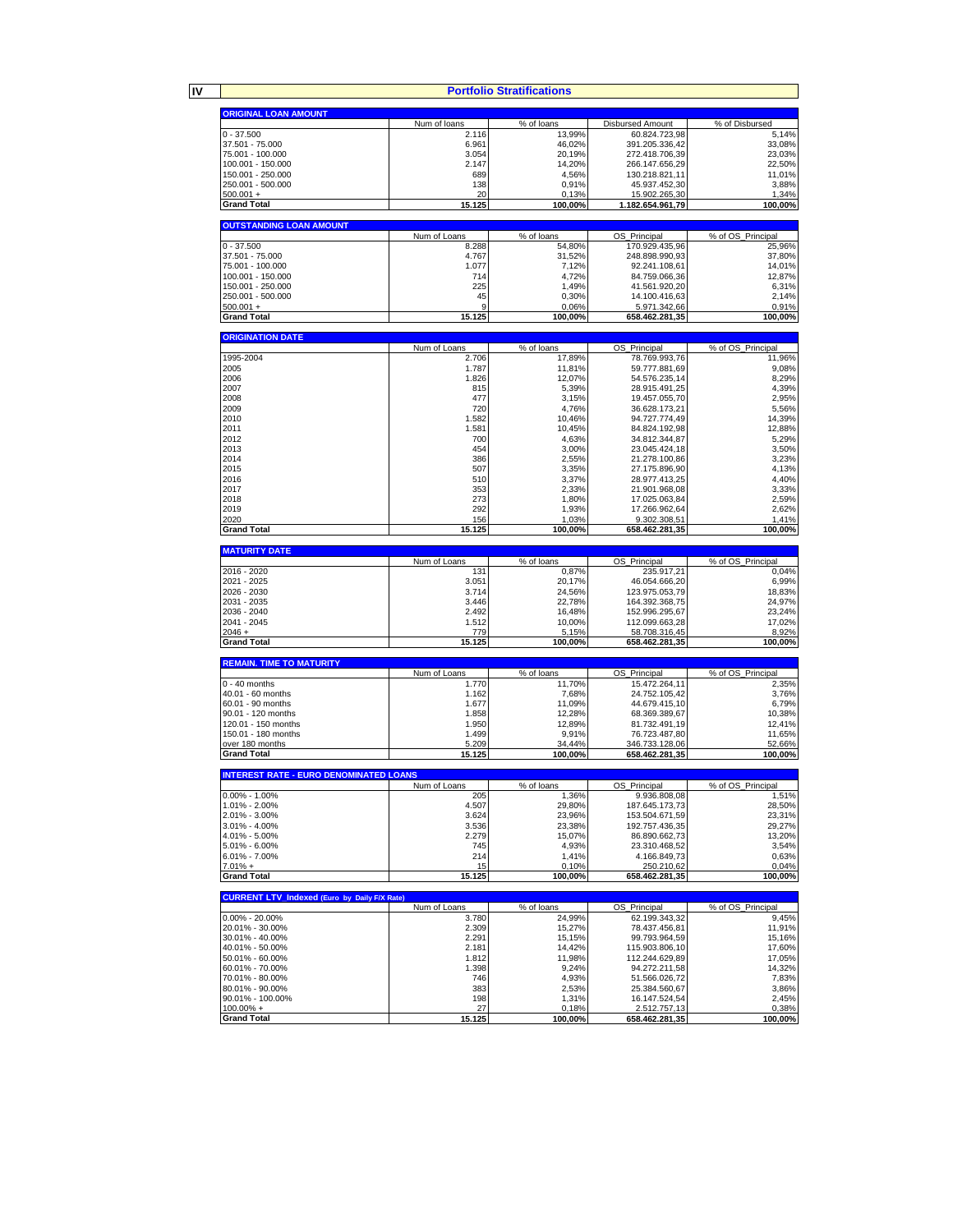| <b>CURRENT LTV_Unindexed (Euro by Daily F/X Rate)</b>                            |                 |                  |                                  |                   |
|----------------------------------------------------------------------------------|-----------------|------------------|----------------------------------|-------------------|
|                                                                                  | Num of Loans    | % of loans       | OS Principal                     | % of OS Principal |
| $0.00\% - 20.00\%$                                                               | 5.082           | 33,60%           | 101.923.631,25                   | 15,48%            |
| 20.01% - 30.00%<br>30.01% - 40.00%                                               | 2.759<br>2.695  | 18,24%<br>17,82% | 113.539.344,99<br>135.624.715,75 | 17,24%<br>20,60%  |
| 40.01% - 50.00%                                                                  | 2.159           | 14,27%           | 129.958.681,71                   | 19,74%            |
| 50.01% - 60.00%                                                                  | 1.419           | 9,38%            | 97.377.074,13                    | 14,79%            |
| 60.01% - 70.00%                                                                  | 795             | 5,26%            | 61.901.916,37                    | 9,40%             |
| 70.01% - 80.00%                                                                  | 206             | 1,36%            | 16.982.870,30                    | 2,58%             |
| 80.01% - 90.00%                                                                  | 7               | 0,05%            | 676.433,07                       | 0,10%             |
| 90.01% - 100.00%                                                                 | 3               | 0,02%            | 477.613,78                       | 0,07%             |
| $100.00\% +$                                                                     | 0               | 0,00%            | 0,00                             | 0,00%             |
| <b>Grand Total</b>                                                               | 15.125          | 100,00%          | 658.462.281,35                   | 100,00%           |
| <b>ORIGINAL LTV (Euro by Daily F/X Rate)</b>                                     |                 |                  |                                  |                   |
|                                                                                  | Num of Loans    | % of loans       | OS_Principal                     | % of OS_Principal |
| $0.00\% - 20.00\%$                                                               | 512             | 3,39%            | 13.272.293,65                    | 2,02%             |
| 20.01% - 30.00%                                                                  | 1.136           | 7,51%            | 33.925.687,71                    | 5,15%             |
| 30.01% - 40.00%                                                                  | 1.971           | 13,03%           | 71.061.908,38                    | 10,79%            |
| 40.01% - 50.00%<br>50.01% - 60.00%                                               | 2.663<br>2.877  | 17,61%<br>19,02% | 110.874.583,77<br>136.428.072,35 | 16,84%<br>20,72%  |
| 60.01% - 70.00%                                                                  | 2.603           | 17,21%           | 126.220.995,40                   | 19,17%            |
| 70.01% - 80.00%                                                                  | 2.377           | 15,72%           | 115.825.960,91                   | 17,59%            |
| 80.01% - 90.00%                                                                  | 677             | 4,48%            | 34.204.411,67                    | 5,19%             |
| 90.01% - 100.00%                                                                 | 262             | 1,73%            | 14.501.706,72                    | 2,20%             |
| $100.00\% +$                                                                     | 47              | 0,31%            | 2.146.660,79                     | 0,33%             |
| <b>Grand Total</b>                                                               | 15.125          | 100,00%          | 658.462.281,35                   | 100,00%           |
| <b>LOCATION OF PROPERTY</b>                                                      |                 |                  |                                  |                   |
|                                                                                  | Num of Loans    | % of loans       | OS Principal                     | % of OS_Principal |
| Attica                                                                           | 6.223           | 41.14%           | 302.068.968,99                   | 45,87%            |
| Thessaloniki                                                                     | 2.146           | 14,19%           | 87.395.713,93                    | 13,27%            |
| Macedonia<br>Peloponnese                                                         | 1.743<br>1.038  | 11,52%<br>6,86%  | 62.943.237,15<br>41.049.833,52   | 9,56%<br>6,23%    |
| Thessaly                                                                         | 1.057           | 6,99%            | 39.361.161,68                    | 5,98%             |
| Sterea Ellada                                                                    | 832             | 5,50%            | 32.319.174,85                    | 4,91%             |
| Creta Island                                                                     | 524             | 3,46%            | 25.199.396,69                    | 3,83%             |
| Ionian Islands                                                                   | 236             | 1,56%            | 10.633.155,59                    | 1,61%             |
| Thrace                                                                           | 507             | 3,35%            | 19.167.651,39                    | 2,91%             |
| Epirus                                                                           | 393             | 2,60%            | 15.518.230,35                    | 2,36%             |
| Aegean Islands                                                                   | 426             | 2,82%            | 22.805.757,21                    | 3,46%             |
| <b>Grand Total</b>                                                               | 15.125          | 100,00%          | 658.462.281,35                   | 100,00%           |
| <b>SEASONING</b>                                                                 |                 |                  |                                  |                   |
|                                                                                  | Num of Loans    | % of loans       | OS Principal                     | % of OS_Principal |
| 0 - 12<br>12 - 24                                                                | 275<br>240      | 1,82%<br>1,59%   | 15.128.192,19<br>15.124.929,75   | 2,30%<br>2,30%    |
| 24 - 36                                                                          | 251             | 1,66%            | 16.785.364,63                    | 2,55%             |
|                                                                                  |                 |                  |                                  |                   |
|                                                                                  |                 |                  |                                  |                   |
|                                                                                  | 914             | 6,04%            | 53.213.507,41                    | 8,08%             |
| 36 - 60<br>60 - 96<br>over 96                                                    | 1.321<br>12.124 | 8,73%<br>80,16%  | 69.570.442,20<br>488.639.845,17  | 10,57%<br>74,21%  |
|                                                                                  | 15.125          | 100,00%          | 658.462.281,35                   | 100,00%           |
|                                                                                  |                 |                  |                                  |                   |
| <b>Grand Total</b><br><b>LEGAL LOAN TERM</b>                                     | Num of Loans    | % of loans       | OS_Principal                     | % of OS_Principal |
|                                                                                  | 12              | 0,08%            | 142.406,91                       | 0,02%             |
|                                                                                  | 396             | 2,62%            | 7.729.020,22                     | 1,17%             |
|                                                                                  | 2.332           | 15,42%           | 53.396.150,28                    | 8,11%             |
|                                                                                  | 3.942           | 26,06%           | 133.341.068,87                   | 20,25%            |
| $0 - 5$ years<br>5 - 10 years<br>10 - 15 years<br>15 - 20 years<br>20 - 25 years | 3.343           | 22,10%           | 159.919.351,37                   | 24,29%            |
| 25 - 30 years                                                                    | 3.647           | 24,11%           | 210.181.852,65                   | 31,92%            |
| 30 - 35 years                                                                    | 724             | 4,79%            | 48.528.852,82                    | 7,37%             |
| $35$ years $+$<br><b>Grand Total</b>                                             | 729<br>15.125   | 4,82%<br>100,00% | 45.223.578,23<br>658.462.281,35  | 6,87%<br>100,00%  |
|                                                                                  |                 |                  |                                  |                   |
| <b>REAL ESTATE TYPE</b>                                                          | Num of Loans    | % of loans       | OS Principal                     | % of OS Principal |
| Flats                                                                            | 11.739          | 77,61%           | 480.346.093,50                   | 72,95%            |
| Hous                                                                             | 3.386           | 22.39%           | 178.116.187,85                   | 27,05%            |
|                                                                                  | 15.125          | 100,00%          | 658.462.281,35                   | 100,00%           |
| <b>Grand Total</b><br><b>LOAN PURPOSE</b>                                        |                 |                  |                                  |                   |
|                                                                                  | Num of Loans    | % of loans       | OS_Principal                     | % of OS_Principal |
|                                                                                  | 3.333           | 22,04%           | 147.605.908,20                   | 22,42%            |
|                                                                                  | 9.479           | 62,67%           | 432.560.476,69                   | 65,69%            |
|                                                                                  | 2.126           | 14,06%           | 70.562.952,26                    | 10,72%            |
| Construction<br>Purchase<br>Repair<br>Construction (re-mortgage)                 | 21              | 0,14%            | 645.822,36                       | 0,10%             |
| Purchase (re-mortgage)                                                           | 120             | 0,79%            | 5.227.969,55                     | 0,79%             |
| Repair (re-mortgage)<br>Grand Total                                              | 46<br>15.125    | 0,30%<br>100,00% | 1.859.152,29<br>658.462.281,35   | 0,28%<br>100,00%  |
|                                                                                  |                 |                  |                                  |                   |
|                                                                                  | Num of Loans    | % of loans       | OS_Principal                     | % of OS_Principal |
| <b>INTEREST PAYMENT FREQUENCY</b><br>FA                                          | 15.091          | 99,78%           | 655.899.900,68                   | 99,61%            |
| Balloon                                                                          | 34              | 0.22%            | 2.562.380,67                     | 0.39%             |
|                                                                                  | 15.125          | 100,00%          | 658.462.281,35                   | 100,00%           |
| <b>Grand Total</b><br><b>INTEREST RATE TYPE</b>                                  |                 |                  |                                  |                   |
|                                                                                  | Num of Loans    | % of loans       | OS Principal                     | % of OS Principal |
| Floating                                                                         | 14.436          | 95,44%           | 630.823.468,17                   | 95,80%            |
| <b>Fixed Converting to Floating</b><br><b>Fixed to Maturity</b>                  | 566<br>123      | 3,74%<br>0,81%   | 25.816.741,33<br>1.822.071,85    | 3,92%<br>0,28%    |
| <b>Grand Total</b>                                                               | 15.125          | 100,00%          | 658.462.281,35                   | 100,00%           |

Fixed rate assets *4,20%* Asset WAL (in years) *6,61*